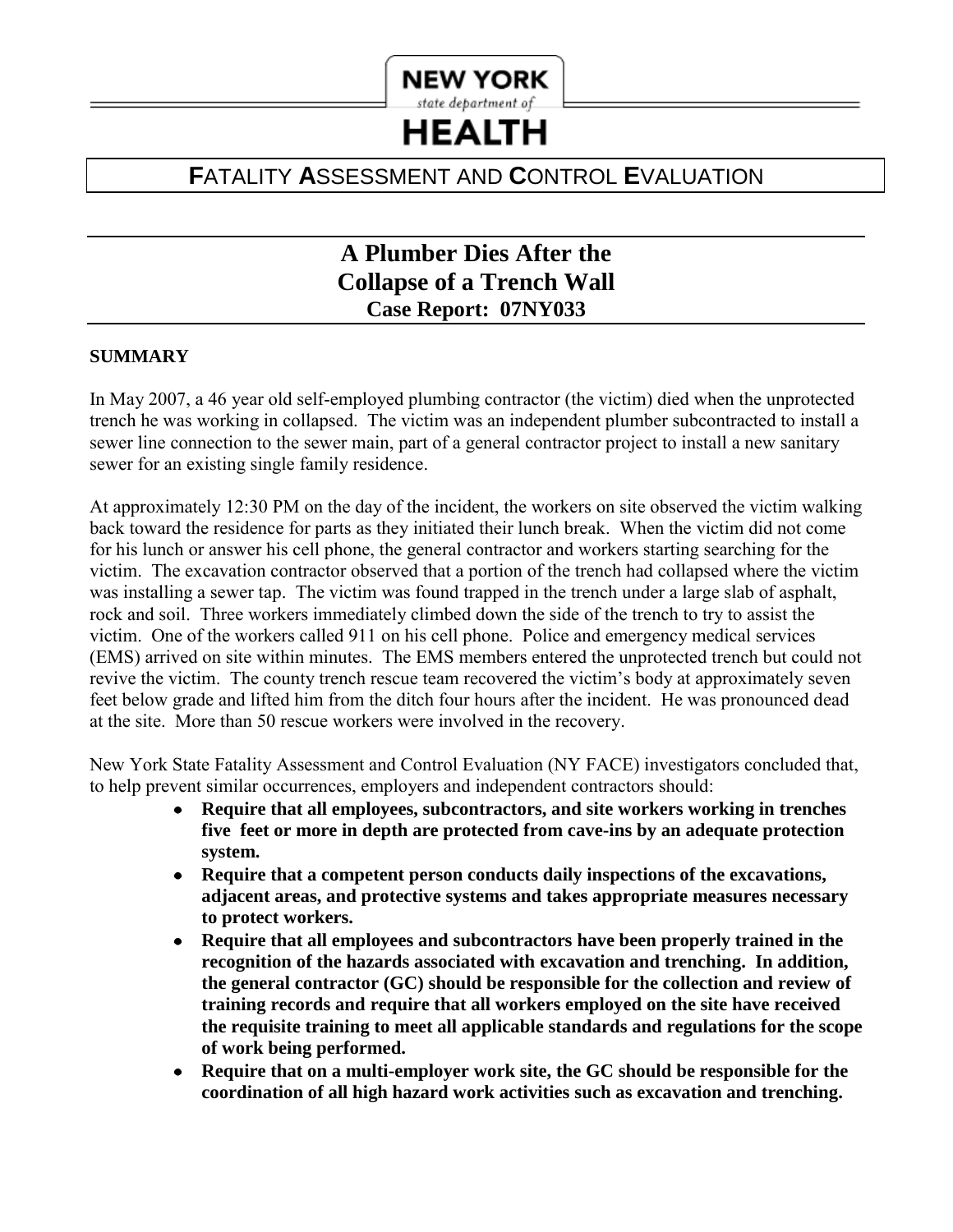**Require that all employees are protected from exposure to electrical hazards in a trench.** 

Additionally,

- $\bullet$ **Employers of law enforcement and EMS personnel should develop trench rescue procedures and should require that their employees are trained to understand that they are not to enter an unprotected trench during an emergency rescue operation.**
- **Local governing bodies and codes enforcement officers should receive additional**   $\bullet$ **training to upgrade their knowledge and awareness of high hazard work, including excavation and trenching. This skills upgrade should be provided to both new and existing codes enforcement officers.**
- **Local governing bodies and codes enforcement officers should consider requiring building permit applicants to certify that they will follow written excavation and trenching plans in accordance with applicable standards and regulations, for any projects involving excavation and trenching work, before the building permits can be approved.**

# **INTRODUCTION**

In May, 2007, a 46 year old self-employed plumbing contractor died when the trench he was working in collapsed at a residential construction site. Approximately 8000 pounds of broken asphalt, rock and dirt fell atop the victim, fatally crushing him as he was installing a sewer tap to a town sewer main. The New York State Fatality Assessment and Control Evaluation (NY FACE) program learned about the incident from a newspaper article the following day. The Occupational Safety and Health Administration (OSHA) investigated the incident along with the county sheriff's office. The NY FACE staff met and reviewed the case information with the OSHA compliance officer. This report was developed based upon the information provided by OSHA, the county sheriff's department, and the county coroner's medical and toxicological reports.

 The general contractor (GC) on the residential construction site had been hired by the homeowners to complete a project that included the installation of a new sanitary sewer connection for an existing single family residence. The GC was the owner and sole employee of his company, which had been in business for many years. The GC directed the work of two subcontractors on the work site to complete the installation of the residential sewer line.

- One subcontractor was an excavating company that had been in business for approximately four years. The owner of this company hired two workers to assist him with the excavation of the trench.
- twenty years of experience with a variety of construction projects, including the installation of sewer lines. The victim did not have any previous work relationship with either the GC or the • The second subcontractor was the victim, a self-employed licensed plumber who had over excavation subcontractor.

 the excavation project and the actions to be taken to remediate them. The GC, subcontractors and the The OSHA investigation report indicated that the GC and the subcontractor did not have health and safety programs. A formal health and safety plan had not been established to identify the hazards of subcontractors' employees did not have hazard recognition training or safety training on the fundamentals of excavation and trenching. None of the workers on the site were knowledgeable on excavation and trenching safety standards and applicable regulations and they did not understand the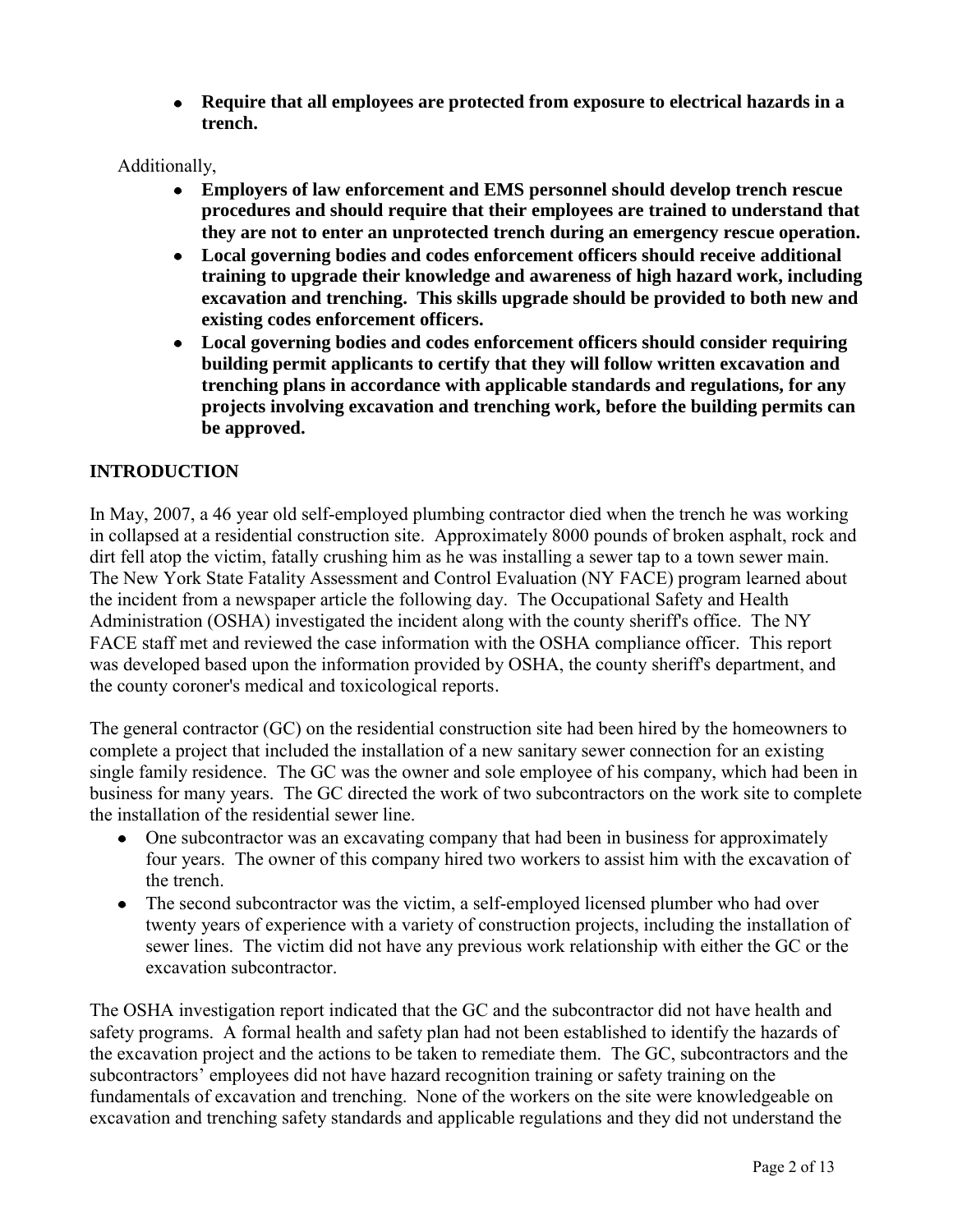hazards and dangers associated with working in a trench. A competent person was not present to conduct initial and ongoing inspections of the excavation project, identify potential health and safety hazards such as possible cave-in, and oversee the use of adequate protection systems and work practices.

# **INVESTIGATION**

 excavation and underground utility location mark-outs had been completed. The work had been hitting a water line and encountering very rocky soil during the excavation. The project had to be the trench at the edge of the property to avoid having an open trench in the road and consequent road hand digging. The GC was hired to replace a crushed sewer line that ran under the driveway of an existing single family residence. Rather than dig up the driveway to replace the old line, which was thought to be more costly and time-consuming, the GC decided to run a new line. All required town permits had been obtained and the local codes enforcement requirements for one-call system notification of the scheduled to be completed in one day (Friday), but the excavation subcontractor lost time due to extended to two days (Friday and Monday). The town water and sewer inspector visited the work site on Friday, observed the digging of the trench which began at the residence, and halted the digging of closure over a weekend. Excavation company workers had been observed in the trench spotting and

 the sewer main. The town water and sewer inspector also visited the work site on Monday. He On Monday, the day of the incident, the excavating subcontractor initiated excavation from the edge of the road to the sewer main in the roadway. An employee witness of the excavating company stated that the victim was directing excavation work while in the trench and hand digging to expose the sewer main once the excavator came close to the location. OSHA findings indicated that tools were uncovered in the trench in the area of the trench wall collapse, including a shovel, pick ax, hammer drill and drill bits, consistent with the scenario of the victim being in the ditch, hand digging to locate determined that the victim did not have the correct parts to complete the sewer connection, advised him of the correct parts, and indicated that he would return later in the day to re-inspect and photograph the completed sewer tap in order to allow the excavating subcontractor to run the pipe back to the house, backfill the excavation and reopen the road.

 inches to 128 inches in width (see Figure 1). It was shaped like a "T." The gravity sewer main that the end of the top of the "T." Installation of new sewer pipe from the residence had been initiated and location of the newly installed sewer pipe was 35 feet 11 inches (35'11") at the time of the incident. The GC left the work site to purchase the correct parts, while the excavation continued. The dimensions of the final trench were approximately 55 feet in length, 3 feet to 8 feet in depth, and 30 victim was connecting to was located at a depth of 7 feet 4 inches (7' 4") below grade at the east (E) some of the trench had already been backfilled. The length of the trench from the top of the "T" to the Soil analysis results, conducted after the incident, indicated a granular, sandy gravel Type C soil (OSHA Excavation Standard) that contained large cobbles and boulders, the least stable soil type.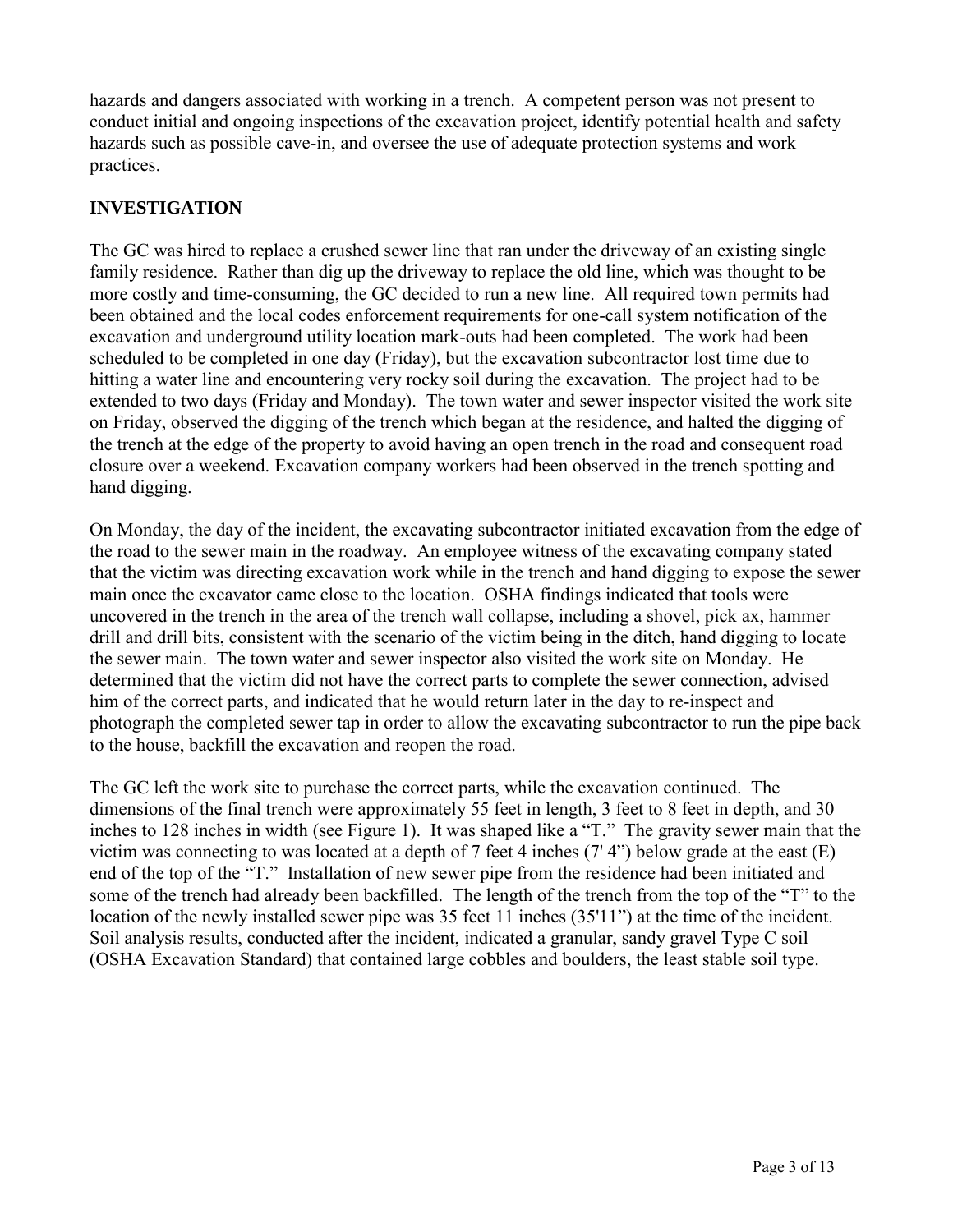

 *Figure 1: Schematic of the excavation and the incident site (courtesy of OSHA)* 

 and loose rock/dirt were visible on the face of the excavation and were not removed or supported. The pavement and asphalt had been undermined during excavation activities in the road in the proximity of the sewer main at the top of the "T." These areas were in plain view and did not have additional less than two feet from the edge of the trench. (Figure 2) The excavator was positioned adjacent to the victim was installing the sewer tap, also lacked an access ladder or other safe means of entry/egress. The faces of the trench were vertical. No shoring or benching was used. Large cobbles and boulders pavement above the E and W faces of the excavation had been undermined during excavation activities and no support system was utilized to protect employees from a possible collapse. Pieces of road support. On the W side of the excavation, loose boulders, rock and debris in spoils piles were located N end of the trench, where undermined areas were in plain sight. The N end of the trench, where the



 *Figure 2: View of the west wall of the excavation south of the "T." Note the boulders and loose rock/dirt on the excavation face as well as the location of the spoils pile within 2 feet of the edge of the trench. (courtesy of OSHA)*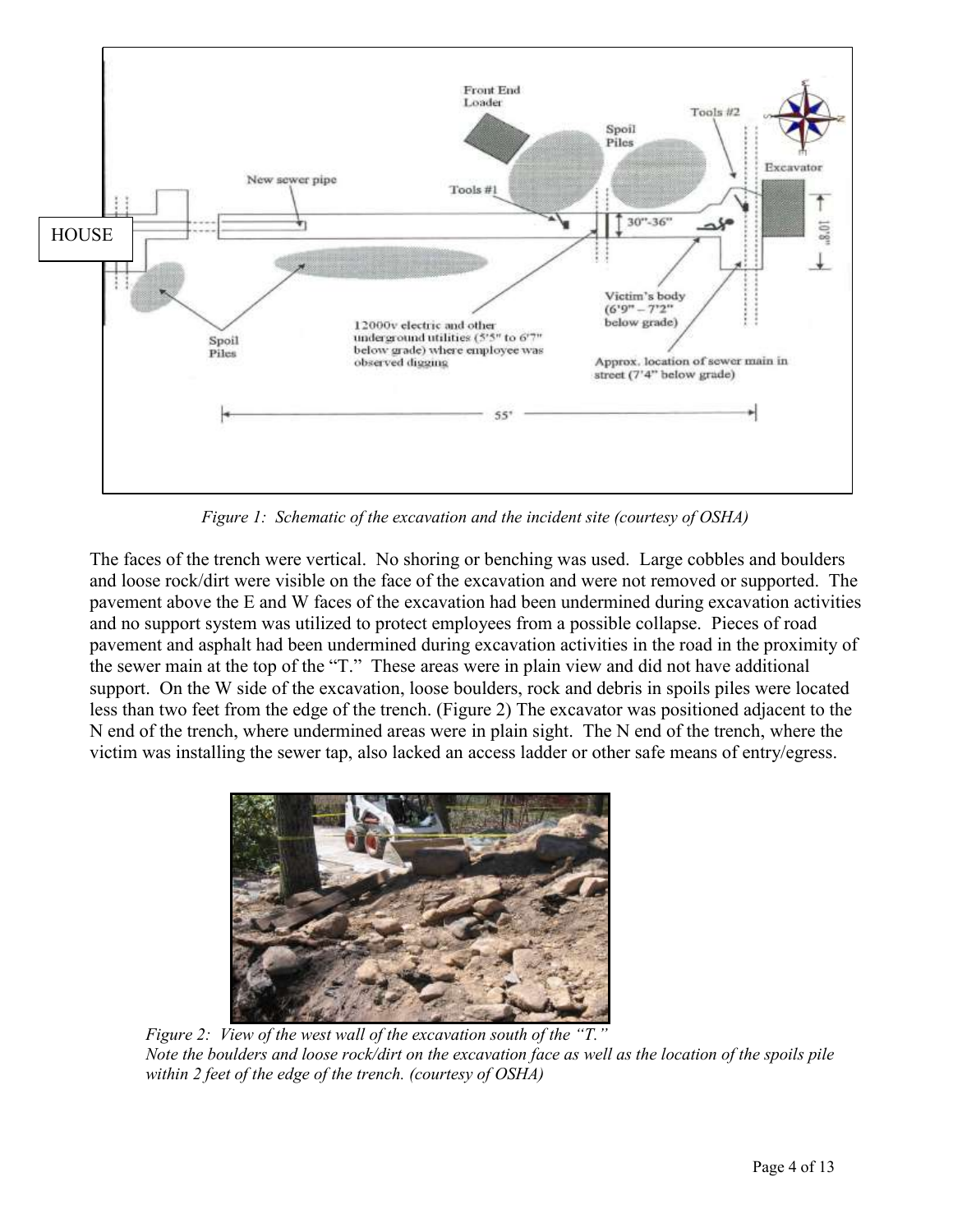complete. The GC returned with lunch at 12:30PM. The workers, with the exception of the victim, The GC returned just before 12 noon with the correct parts and handed them to the victim. The GC left the site in order to purchase lunch for the workers, including the victim. At this same time, the victim called the town water and sewer inspector, informed him that he had located the sewer main, had all the correct parts, and was ready to connect. The town inspector informed the victim that someone from the town would be out after lunch to inspect and photograph the sewer tap. According to the town inspector, a sewer tap to a sewer main is a simple job that would take about 20 minutes to took a break for lunch at a location near the front end loader (Figure 1). The workers saw the victim walking in the trench in the direction of the residence and heard him say that he was "looking for a splitter for a three-way." By 1:00 PM the victim still had not come for his lunch. The GC called the victim on his cell phone and looked for him in his van behind the house. The other workers joined in the search. The excavating subcontractor observed that a portion of the west side of the trench had collapsed. When the workers approached the excavation, they found the victim trapped in the trench under a large slab of asphalt, rock, and soil, with only the back of his head exposed. Three workers climbed down the side of the trench to try to assist the victim.

 into pieces. Using a system of ropes and pulleys, the rescue team lifted the victim from the ditch at The workers removed the dirt from around his head, lifted his head, and tried to clear his airway. They checked for a pulse, but found none. One of the workers then called 911 from his cell phone. The workers attempted to move the slab of asphalt without success. Within minutes, the police arrived, followed by EMS at approximately 1:08 PM. The EMS personnel entered the unprotected trench but were unable to revive the victim. Volunteer firefighters from multiple fire departments and a special trench rescue team responded, the latter team having been created by the county after the deaths of two workers in a construction trench collapse 10 years earlier. A wooden safety box was built by the trench rescue team and efforts began to free the victim from entrapment by chipping the asphalt slab 4:25 PM. His body had been recovered at about 7' below grade. The county coroner pronounced him dead at 4:35 PM. Approximately 50 rescuers responded to the 911 call.

The OSHA investigation resulted in findings that the trench section that collapsed was a triangular feet (4' ) wide, and 6-7 feet (6-7') deep. Multiple hazards were present, but had not been identified and crushed the victim while he was making the sewer tap (Figures 3 and 4). shaped area at the northwest corner of the excavation, approximately 5 feet 1 inch (5' 1") in length, 4 remediated. The W side of the excavation collapsed and pieces of asphalt paving and rock fatally

 underground electrical and utility lines. The town inspector had noted that a young employee of the buried electrical lines." This is consistent with OSHA findings that indicated attempts had been made The hazards of the unprotected trench exposed additional people to the excavation collapse as the GC, the excavation company workers and EMS personnel entered the trench to attempt a rescue of the victim. In addition to the trench hazards, no precautions had been taken to prevent exposure to the excavation company was "manually hand digging with shovel and pick ax "within a few inches of the to cut the rock in the face of the trench at the location of the underground utilities. A demo saw, hammer drill and cordless reciprocating saw used to cut rocks and pavement were found within inches of the 12,000 volt underground electrical line. Several other utilities were also exposed in this location at the edge of the road (Figure #1, Tools #1). EMS personnel also entered the trench when power was still connected to the utilities in the trench.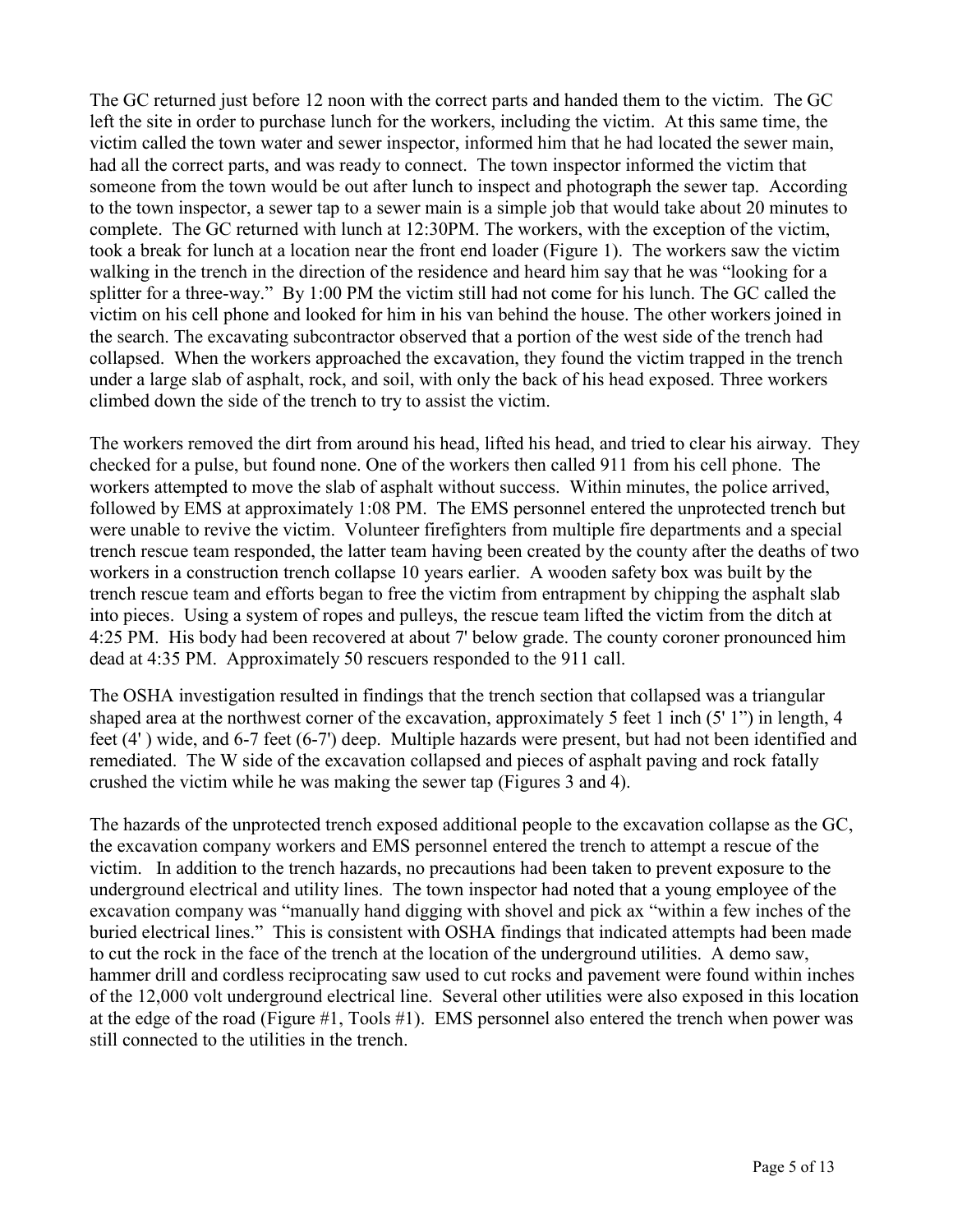

*Figure 3: Location of collapse. Note spoils piles and equipment located less (courtesy of OSHA) edge of the trench (courtesy of OSHA)* 



*Figure 4: Area of trench collapse. Note the large boulders hanging from the than 2 feet from the edge of the trench excavation faces and undermined areas on the* 

# **RECOMMENDATIONS/DISCUSSION**

# **Recommendation #1:** *Employers and independent contractors should require that all employees, subcontractors and site workers working in trenches five feet or more in depth are protected from cave-ins by an adequate protection system.*

 from the edge of the excavated trench. Where a two foot setback is not possible, spoils may need to be hauled to another location. In this incident, sloping would not have been an appropriate protection **Discussion:** Employers and contractors should require that all employees working in trenches five feet deep or more are protected from cave-ins by an adequate protection system appropriate to the conditions of the trench, including sloping techniques or support systems such as shoring or trench boxes (OSHA 29CFR 1926.652). Sloping involves positioning the soil away from an excavation trench at an angle that would prevent the soil from caving into the trench. Even in shallow trenches less than five feet in depth, the possibility of accidents still exists. Trenches five feet deep or less should also be protected if a competent person identifies a cave-in potential. Trench protection systems are available to all employers and independent contractors, even as rental equipment. Employers should also require that all pieces of excavated pavement, asphalt, dirt, rock, boulders, and debris as well as excavation equipment are located in spoils piles or positions that are at least two feet system, due to the composition of the soil. Employers and contractors should consult tables located in the appendices of the OSHA Excavation Standard that detail the protection required based upon the soil type and environmental conditions present at a work site. Employers and contractors can also consult with manufacturers of protective systems to obtain detailed guidance for the appropriate use of protection systems.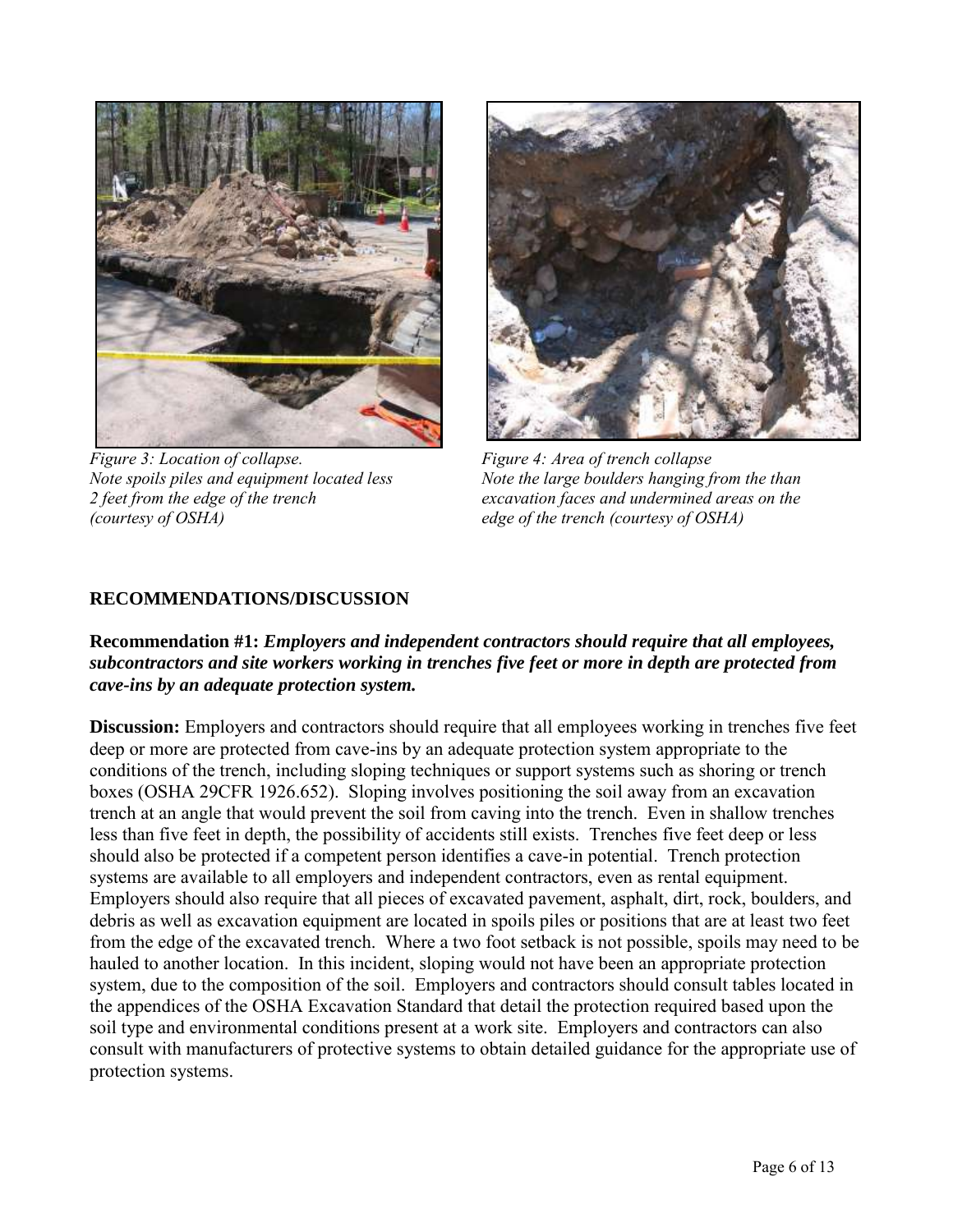Trenches should be kept open only for the minimum amount of time needed. Hinze and Bren (1997) feet length of the trench had been excavated and was left open for more than two days. The trench section where the incident occurred was dug at approximately 8:30 AM on the day of the incident. The trench collapse occurred approximately four hours later, between 12:30 PM and 1:00 PM. observed that the risk of a collapse in an unprotected trench increases the longer a trench is open. They propose that after a trench is dug, the apparent cohesion of trench walls may begin to relax after only four hours, contributing to increasingly unstable walls in an unprotected trench. In this incident, a 45 Hand digging and incorrect parts resulted in additional delays in making the sewer tap to the main.

 The key to preventing a trench accident is not to enter an unprotected trench. When the walls of a the dirt and soil compresses the chest. One cubic yard of soil has an average weight of 2500 pounds trench collapse or cave in, the results are entrapment or struck-by incidents to anyone caught inside, accidents which can occur in seconds. Many workers in a trench are in a kneeling or squatting position that results in little opportunity for an escape. Victims do not need to be completely covered in soil. Even with partial covering, enough pressure is created for mechanical asphyxia in which the weight of (Figure 4), but can vary due to the composition and moisture content.



 *Figure 5: Weight of one cubic yard of soil (courtesy of "Weights of Building Materials, Agricultural Commodities, and Floor Loads for Buildings" standard reference)*

#### **Recommendation #2:** *Employers and independent contractors should require that a competent person conducts daily inspections of the excavations, adjacent areas, and protective systems and takes appropriate measures necessary to protect workers.*

 **Discussion:** Employers and independent contractors are responsible for complying with the OSHA trenching projects to make daily inspections of excavations, the adjacent areas, and protective systems (OSHA 29CFR 1926.651). A competent person is defined as someone who is capable of identifying should inspect the trenches daily, as needed throughout the work shift, and as conditions change (for Excavation Standard requirements to designate a competent person on site for excavation and existing and predictable hazards in the surroundings and working conditions that are dangerous to employees and who has the authorization to take prompt corrective measures to eliminate them. They example, heavy rainfall or increased traffic vibrations). These inspections should be conducted before worker entry, to ensure that there is no evidence of a possible cave-in, failure of a protective system, hazardous conditions such as spoils piles or equipment location, or hazardous atmosphere.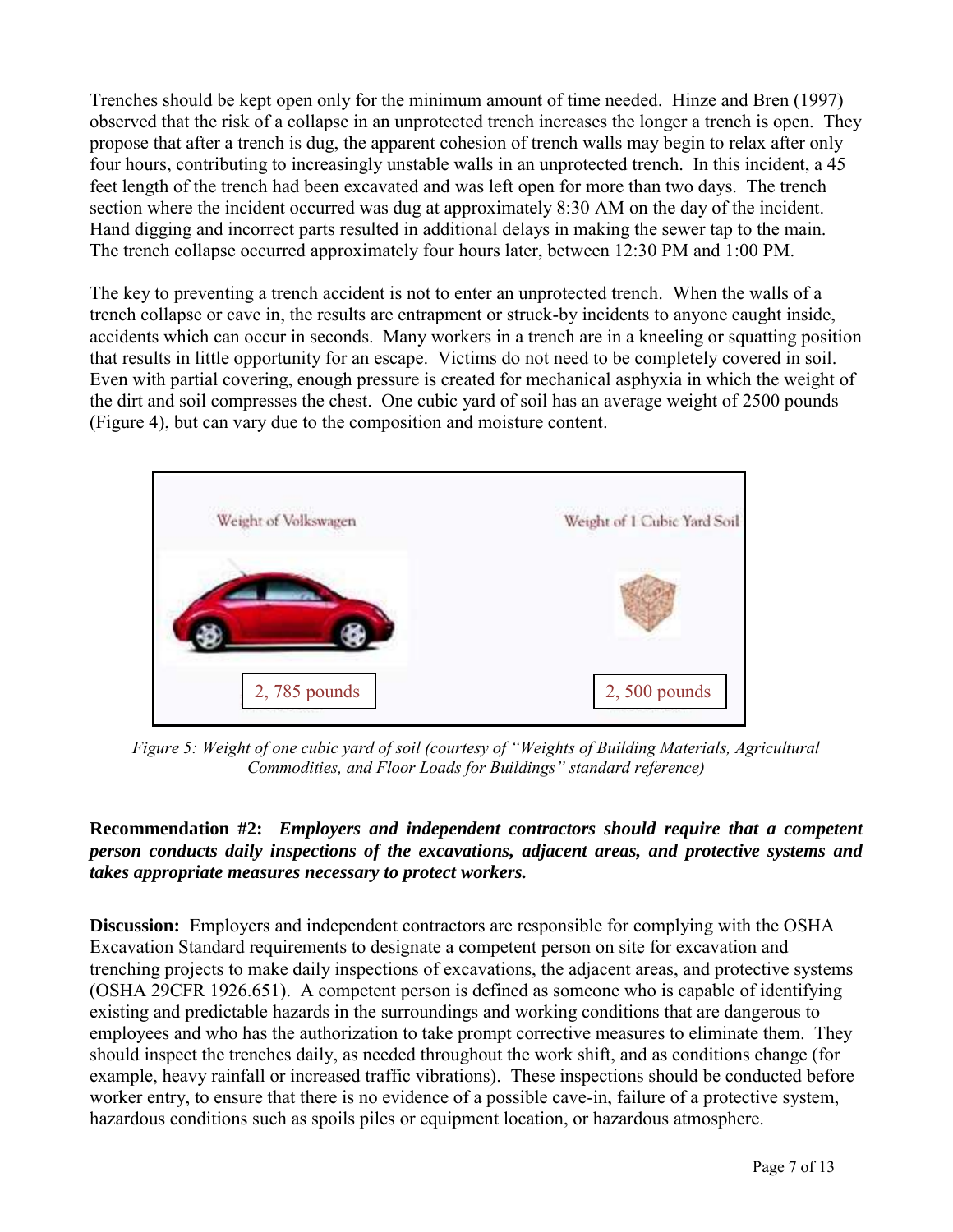In particular, competent persons are required by OSHA to complete a competent person training minimum of hands-on training in a demonstration trench or in a field component. The competent curriculum, which could be an OSHA training program or an equivalent safety or trade organization training. The competent person needs be knowledgeable on the hazards associated with excavation and trenching, as well as the causes of injuries and the safe work practices and specific protective actions needed. Competent persons must also be experienced in excavation and trenching with a person needs to know the key points of the OSHA Excavation Standard, including the excavation standards and appendices, checklists, soils analysis and the components of a daily trenching inspection.

Having a competent person is a particularly acute problem among contracting companies that employ fewer than 10 workers. Of the National Institute for Occupational Safety and Health (NIOSH) FACE cases related to excavation and trenching, 88% were non-union companies with less than 10 workers. These small companies are not members of trade associations and are the least likely to employ trench safety protections and to have an adequately trained competent person or an excavation crew.

 In this incident, no competent person was hired by the GC to conduct initial and ongoing inspections of the trench. The GC, excavating contractor, and excavation company employees did not possess an understanding of the hazards associated with excavation and trenching operations or a knowledge of the requirements of the OSHA Excavation Standard. No one on-site was qualified to function as the competent person.

 *and subcontractors have been properly trained in the recognition of the hazards associated with excavation and trenching. On a multi-employer work site, the GC should be responsible for the*  **Recommendation #3***: Employers and independent contractors should require that all employees collection and review of training records and require that all workers employed on the site have received the requisite training to meet all applicable standards and regulations for the scope of work being performed.* 

 killed. If necessary, projects should be delayed until training requirements are met and training records are provided. **Discussion:** Excavation and trenching is one of the most hazardous construction operations. Even with a competent person on site, workers in excavation and trenching operations are also in need of health and safety training, including basic hazard recognition and prevention. Workers should be able to identify the specific hazards associated with excavation and trenching, the reasons for using protective equipment and how to work in a trench safely. Workers should be trained not to enter an unprotected trench, even in a rescue attempt, since they place themselves at risk of becoming injured or

 not demonstrate adequate knowledge of safe work practices in excavation and trenching. The limited training were critical to the failure to properly assess the hazards present and protect the trench. In this case, the general contractor, excavation subcontractor, and excavation company employees did training in proper excavation technique as well as inadequate hazard recognition and prevention

# Recommendation #4: *Employers and independent contractors should require that on a multi- employer work site, the GC should be responsible for the coordination of all high hazard work activities such as excavation and trenching.*

 **Discussion:** The GC is responsible and accountable for the safety of all employees, subcontractors and workers on the site. Health and safety plans should be in place to formally address the hazards that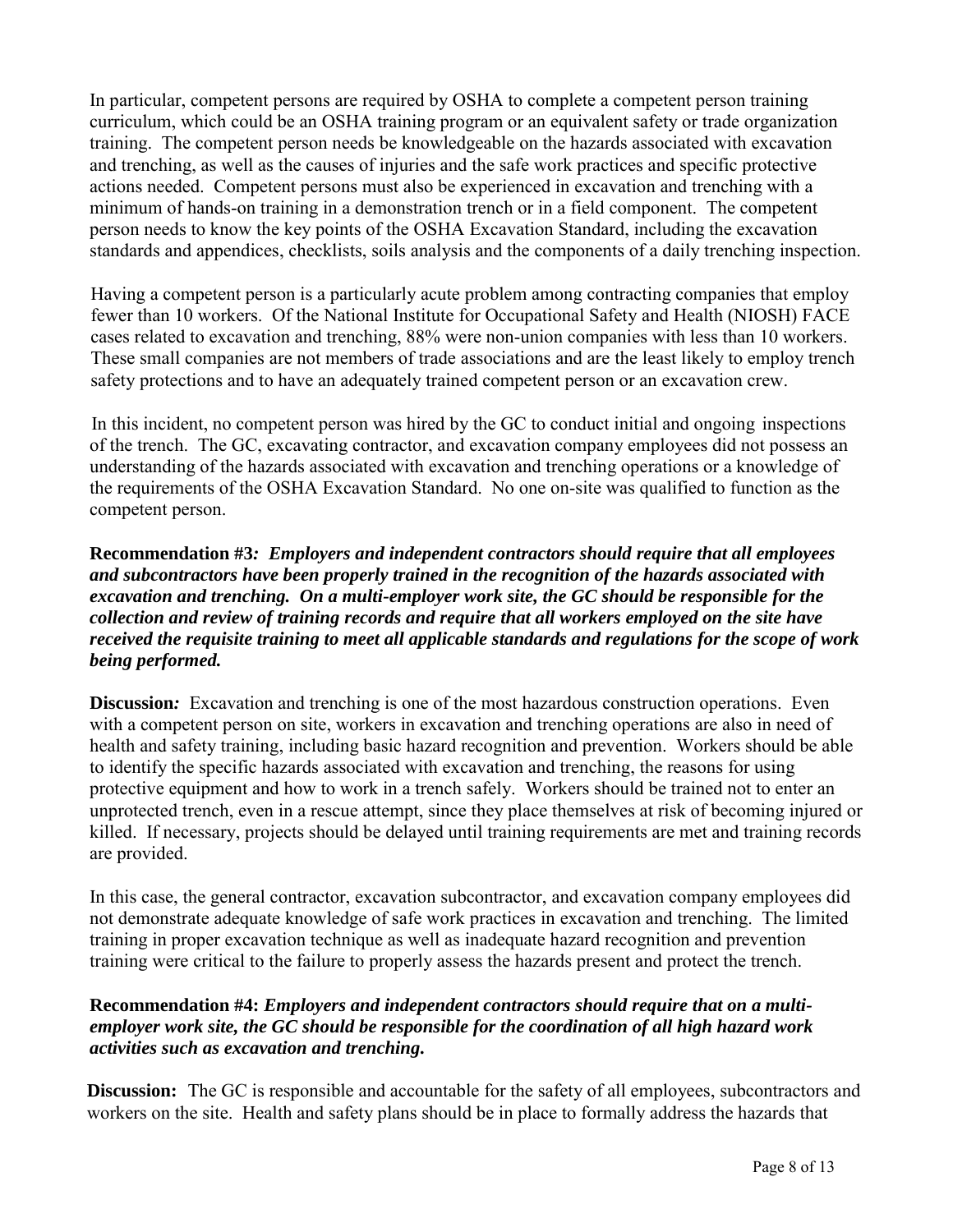may be encountered, including written plans to manage these hazards and protect the safety of all workers on the site.

 requirements of the OSHA Excavation Standard. In this incident, the GC did coordinate the work activities of the subcontractors and workers on the job, but health and safety plans were not addressed. The management of excavation and trenching hazards was left to a subcontractor who was not a competent person, knowledgeable or trained in the

# **Recommendation #5:** *Employers of law enforcement and EMS personnel should develop trench rescue procedures and should require that their employees are trained to understand that they are not to enter an unprotected trench during an emergency rescue operation.*

**Discussion:** Employers of law enforcement and EMS personnel should develop a formal safety procedure for emergency rescue in an unprotected trench. Entering an unprotected trench after a cavein or collapse could place would-be rescuers in danger. Rescue is a delicate and slow operation requiring knowledge of the behavior of unstable soil, necessary to prevent further injury to the victim or the rescuers. The added weight and vibrations can also contribute to an increased susceptibility to further collapse. Many rescuers precipitate second and third stage trench cave-ins and have become victims themselves. In this incident EMS personnel entered the unprotected trench in an attempt to rescue the victim, exposing themselves to an excavation collapse hazard.

 put themselves in danger by entering an unprotected trench. In this incident, a specialized rescue team of ropes and pulleys before entering the trench to free the victim. National Fire Protection Association Emergency rescue workers, such as law enforcement officials and EMS personnel, should receive specialized training in how to rescue workers who may be trapped in utility trenches, and should not was called in to respond to the emergency. The rescue workers had special equipment for trench rescues and building collapses and had undergone specialized training in the area of trench/building collapse emergencies. They immediately constructed a wooden safety box in the trench with a system (NFPA) 1670, Chapter 11 details the requirements for rescue operations after a trench cave-in occurs.

# **Recommendation #6:** *Local governing bodies and codes enforcement officers should receive additional training to upgrade their knowledge and awareness of high hazard work, including excavation and trenching. This skills upgrade should be provided to both new and existing codes enforcement officers.*

**Discussion:** This recommendation may create a mechanism of observation and oversight by the codes contact safety experts to learn about and implement trench safety. This may be an effective accident enforcement officers who are likely to encounter small employers and independent contractors during their work. The officers could inform the employers and contractors of potential hazards, provide fact sheets that highlight the key requirements for the excavation and trenching standards, and check some of the basics of the trenching project such as depth of the trench, protection of the trench and identification of the competent person. In addition, they could advise employers and contractors to prevention strategy, reaching the thousands of untrained and unprepared small employers and independent contractors with awareness and guidance, the very workers who represent the major group of fatalities in New York State.

In this incident, the town water and sewer inspector observed workers in the unprotected trench serving as spotters, observed a worker hand digging within a few feet of a live buried electrical utility, and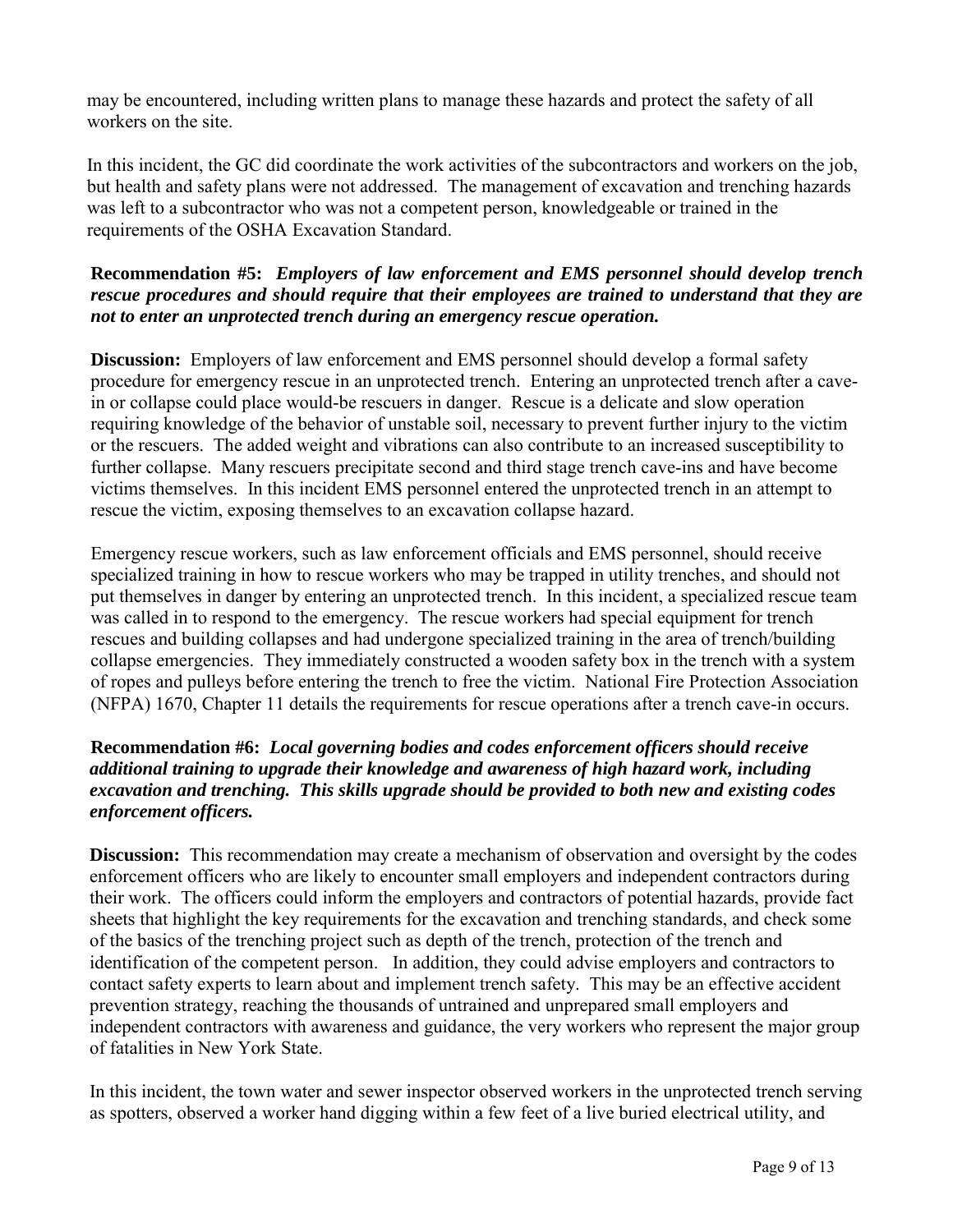observed the victim spotting in the unprotected trench for the excavating subcontractor while attempting to locate the sewer main. If the above recommendation was in place, with a trained and knowledgeable officer, at a minimum the excavation work may have been halted and entry into an unprotected trench may have been prohibited.

#### **Recommendation #7:** *Local governing bodies and codes enforcement officers should consider requiring building permit applicants to certify that they will follow written excavation and trenching plans in accordance with applicable standards and regulations, for any projects involving excavation and trenching work, before the building permits can be approved.*

 **Discussion**: Local governing bodies may consider revising building permits to require building permit employer/independent contractor agrees to accept and abide by all standards and regulations governing applicants to certify that they will follow written plans for any projects involving excavation and trenching. Statements on the permit applications would be added to indicate that the the excavation and trenching work, not just local governing body codes and ordinances. If construction companies and independent contractors were required to provide written documentation of how the high hazard work of excavation and trenching will be performed safely as part of the building permit application process, it may prompt the employers and contractors to plan ahead, formally assess the hazards, seek assistance in developing the required safety and injury prevention program, and implement the necessary injury prevention measures. No work should be initiated unless these requirements are met after review and approval. These changes may help to prevent trench related fatalities in NYS.

# *protected from exposure to electrical hazards in a trench.*  **Recommendation #8:** *Employers and independent contractors should require that all employees are*

**Discussion:** Utilities to the single family residence were located underground in the trench near the edge of the road. Workers were observed using power and hand tools within inches of live 12,000 volt lines. This did not contribute to the fatality, but did present another potential hazard to workers in the excavation and trenching project and to the rescue workers. Performing cutting work next to hot utility lines could have resulted in additional serious injuries and death from electrocution. The company performed the utility mark-out as required by local codes but did not contact the utility company to turn off the power as required, when they realized the need to hand cut large rocks and boulders in the trench. The power was not shut off to these lines until after the incident, when workers returned to complete the work.

# *Key words: Trench, collapse, cave-in, trenching, excavation, trench protection systems, entrapment, spoils piles*

# **REFERENCES:**

- 1. Associated General Contractors of America Safety Training for the Focus Four. *Hazards in* http://www.agc.org/cs/career development/safety training/focus four locations *Construction.* Retrieved February 8, 2011 from
- February 8, 2011 from http://www.cdc.gov/niosh/topics/trenching/<br>Page 10 of 13 2. CDC/NIOSH. *NIOSH Safety and Health Topic: Trenching and Excavation.* Retrieved on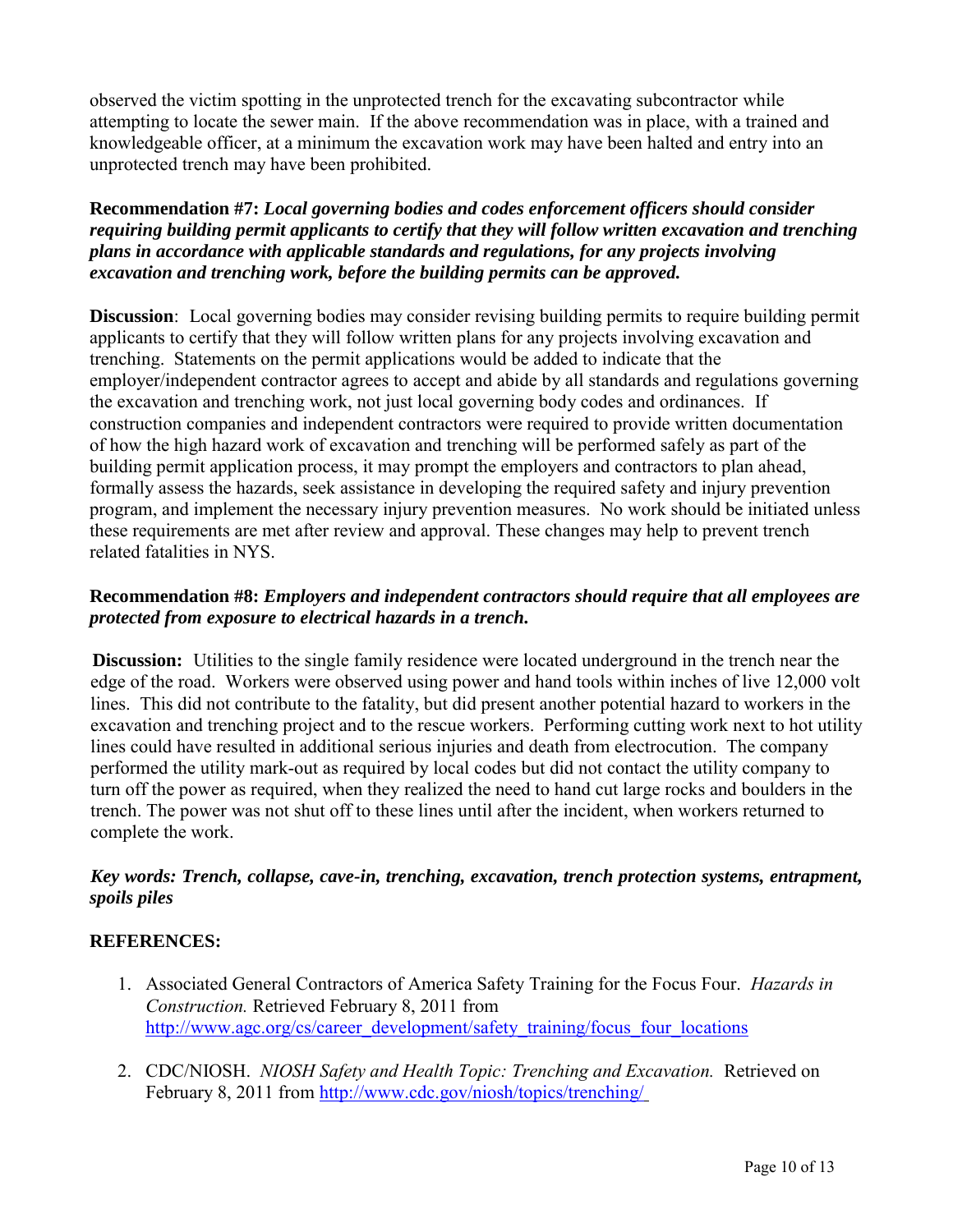- *Work United States, 1992-2001*. Morbidity and Mortality Weekly Report, 53(15):311-314. Retrieved February 8, 2011 from www.cdc.gov/mmwr/preview/mmwrhtml/mm5315a2.htm 3. CDC/NIOSH. MMWR. 2004. *Occupational Fatalities During Trenching and Excavation*
- retrieved February 8, 2011 from http://www.cdc.gov/niosh/85-110.html 4. CDC/NIOSH. Alert: July 1985. Preventing Deaths and Injuries from Excavation Cave-ins.
- Retrieved February 8, 2011 from www.cdc.gov/niosh/face 5. CDC/NIOSH. Fatality Assessment and Control Evaluation (FACE) investigation reports.
- *Trench Safety: Strategies to Prevent Trenching-Related Injuries and Deaths.* Retrieved February 8, 2011 from www.elcosh.org. 6. Center to Protect Workers' Rights (CPWR). Plog, Barbara et al. March, 2006. *Barriers to*
- 7. Commonwealth of Massachusetts. Executive Office of Labor and Workforce Development. *Trenching Hazard Alert for Public Works Employers and Employees in Massachusetts.*  Bulletin 407, 11/2007, p1-4.
- American Journal of Industrial Medicine, 45(6):522-7. 8. Deatherage, J.H., et al. 2004 *Neglecting Safety Precautions may lead to trenching fatalities*.
- *American Journal of Industrial Medicine, 45(6):522-7.*<br>9. EC&M online. June, 2009. *Danger Uncovered*. Beck, Ireland. Retrieved February 8, 2011 from http://ecmweb.com/construction/electrical-trench-safety-20090601/
- %2526-health-%253A-chapter-93-construction.html from<http://ecmweb.com/construction/electrical-trench-safety-20090601/>10. Encyclopedia of Occupational Health and Safety. 4th Edition. *Chapter 93: Construction Trenching* by Jack Mickle*. Types of Projects and Their Associated Hazards* by Jeffrey Hinkman. Retrieved February 8, 2011 from [http://www.elcosh.org/en/document/296/d000279/encyclopedia-of-occupational-safety-](http://www.elcosh.org/en/document/296/d000279/encyclopedia-of-occupational-safety-%2526-health-%253A-chapter-93-construction.html)
- %2526-health-%253A-chapter-93-construction.html<br>11. Executive Safety Update. The Monthly News Bulletin of the Construction Safety Center, Vol. 17, Issue 3, September, 2009
- 12. Hinze, J.W. and K. Bren. 1997. *The causes of trenching-related fatalities*. Construction Congress V: Managing Engineered Construction in Expanding Global Markets. Proceedings of the Congress*,* sponsored by the American Society of Civil Engineers (ASCE), 131(4): 494-500.
- http://engineering.purdue.edu/CSA/publications/trenching03 13. Irizarry, J. et al: 2002 *Analysis of Safety Issues in Trenching Operation.* 10th Annual Symposium on Construction Innovation and Global Competitiveness, September 9-13, 2002. Retrieved February 8, 2011 from Construction Safety Alliance site:
- is-a-dangerous-and-dirty-business.html 14. Job Health and Safety Quarterly. Fall, 2009. *Trenching is a Dangerous and Dirty Business.* Retrieved February 8, 2011 from [http://www.elcosh.org/en/document/161/d000168/trenching-](http://www.elcosh.org/en/document/161/d000168/trenching-is-a-dangerous-and-dirty-business.html)
- Retrieved February 8, 2011 from [http://facilities.dadeschools.net/form\\_pdfs/5238.pdf](http://facilities.dadeschools.net/form_pdfs/5238.pdf) Page 11 of 13 15. Miami-Dade County. *Trench Safety Act Compliance Statement, FM5238 Rev. (12-00).*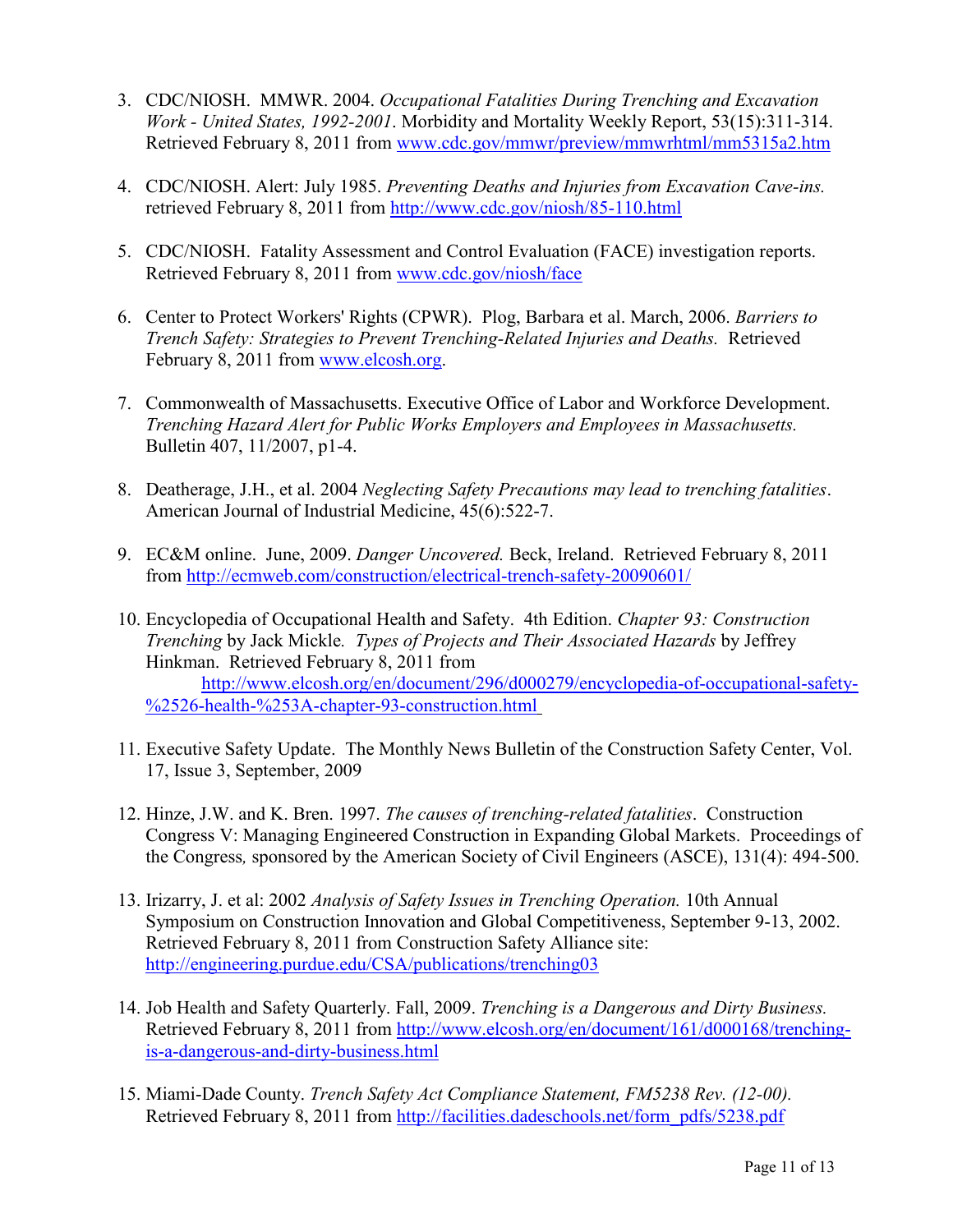- business.html 16. New York City Department of Buildings. *Excavation and Trench Safety Guidelines* by Dan Eschenasy. www.NYC.gov/buildings. Retrieved February 8, 2011 from [http://www.elcosh.org/en/document/161/d000168/trenching-is-a-dangerous-and-dirty-](http://www.elcosh.org/en/document/161/d000168/trenching-is-a-dangerous-and-dirty-business.html)
- http://www.osha.gov/Publications/trench/trench safety tips card.html [business.html](http://www.elcosh.org/en/document/161/d000168/trenching-is-a-dangerous-and-dirty-business.html) 17. OSHA. *Working Safely in Trenches Safety Tips.* Retrieved February 8, 2011 from
- DS http://www.osha.aspf.edublications/trench/trench/trench/trench/trench/trench/trench/trench/trench/trench/trench<br>metabolisafety.html 18. OSHA. 29CFR1926.650 subpart p. Excavations: scope, application and definitions. Retrie February 8, 2011 from http://www.osha.gov/pls/oshaweb/owadisp.show\_document?p\_id=10774&p\_table=STANDAR
- February 8, 2011 from 775 [DS](http://www.osha.gov/pls/oshaweb/owadisp.show_document?p_id=10774&p_table=STANDARDS) 19. OSHA. *29CFR1926.651 subpart p. Excavations: specific excavation requirements.* Retrieved http://www.osha.gov/pls/oshaweb/owadisp.show\_document?p\_table=STANDARDS&p\_id=10
- Retrieved February 8, 2011 from 776 20. OSHA. 29CFR1926.652 subpart p. Excavations: requirements for protective systems. http://www.osha.gov/pls/oshaweb/owadisp.show\_document?p\_table=STANDARDS&p\_id=10
- http://www.osha.gov/dts/osta/otm/otm\_v/otm\_v\_2.html [776](http://www.osha.gov/pls/oshaweb/owadisp.show_document?p_table=STANDARDS&p_id=10776) 21. OSHA. *OSHA Technical Manual SECTION V: CHAPTER 2 EXCAVATIONS: HAZARD RECOGNITON IN TRENCHING AND SHORING.* Retrieved February 8, 2011 from
- http://www.osha.gov/SLTC/etools/construction/trenching/mainpage.html 22. OSHA. *OSHA's Construction e-tool.* Retrieved February 8, 2011 from

 promoting workplace safety. The NY FACE does not determine fault or legal liability associated with a fatal databases to protect the confidentiality of those who voluntarily participate in the program. The New York State Fatality Assessment and Control Evaluation (NY FACE) program is one of many workplace health and safety programs administered by the New York State Department of Health (NYSDOH). It is a research program designed to identify and study fatal occupational injuries. Under a cooperative agreement with the National Institute for Occupational Safety and Health (NIOSH), the NY FACE program collects information on occupational fatalities in New York State (excluding New York City) and targets specific types of fatalities for evaluation. NY FACE investigators evaluate information from multiple sources and summarize findings in narrative reports that include recommendations for preventing similar events in the future. These recommendations are distributed to employers, workers, and other organizations interested in incident. Names of employers, victims and/or witnesses are not included in written investigative reports or other

Additional information regarding the NY FACE program can be obtained from: New York State Department of Health FACE Program Bureau of Occupational Health Flanigan Square, Room 230 547 River Street Troy, NY 12180